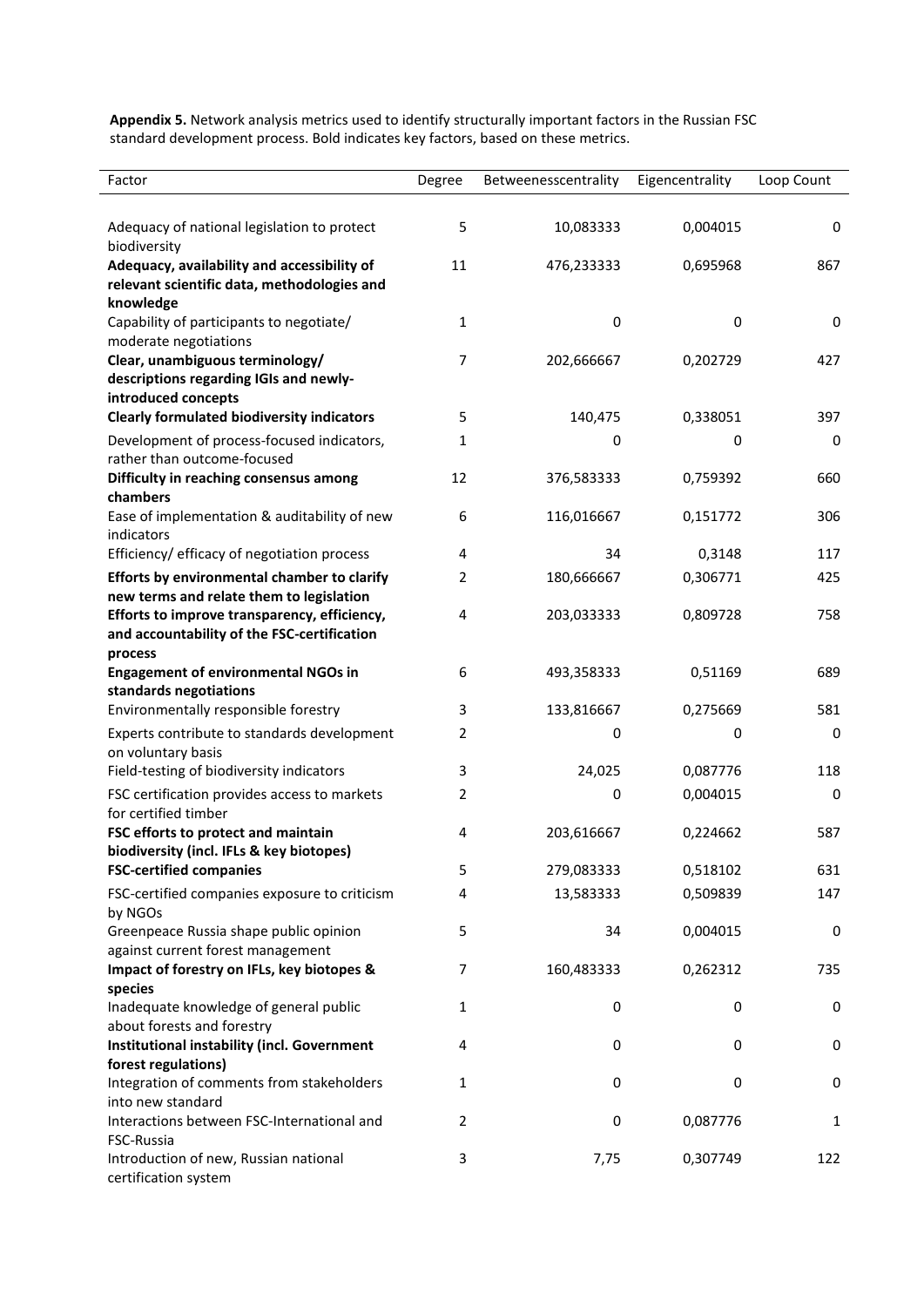| Investment made by large stakeholders<br>represented by economic chamber for FSC-<br>certification                                              | $\overline{2}$ | $\pmb{0}$  | 0        | $\pmb{0}$ |
|-------------------------------------------------------------------------------------------------------------------------------------------------|----------------|------------|----------|-----------|
| Lack of specialists that had capacity and<br>knowledge to fulfill/check requirements of<br>certain biodiversity indicators                      | 1              | 0          | 0        | 0         |
| Leasing rights to log in intact forests                                                                                                         | 7              | 131,166667 | 0,215634 | 565       |
| Lobbying by large stakeholders represented<br>by economic chamber                                                                               | 1              | 0          | 0        | 0         |
| Long-running debate/conflict between<br>forestry industry and environmental NGOs                                                                | 5              | 153,25     | 0,231339 | 508       |
| Multiple stakeholder consultations on draft<br>standard                                                                                         | 1              | 0          | 0        | 0         |
| Negative media image of FSC                                                                                                                     | 5              | 24         | 0,510562 | 26        |
| New FSC Russia indicators on IFLs                                                                                                               | 3              | 26,166667  | 0,389452 | 217       |
| New standard considered even more                                                                                                               | 2              | 3,333333   | 0,03441  | 72        |
| complicated and difficult to implement/ audit<br>than previous standard                                                                         |                |            |          |           |
| Number of requirements on biodiversity in<br>new standard compared with old standard                                                            | 5              | 135,033333 | 0,082681 | 317       |
| Overlap/ synergy between FSC standard and<br>national legislation (e.g. Concerning<br>biodiversity protection)                                  | 5              | 144,733333 | 0,103858 | 375       |
| Participation of chambers at domestic and<br>international meetings outside of negotiation<br>process                                           | 3              | 151,15     | 0,250275 | 376       |
| Perceived adequacy & legitimacy of                                                                                                              | 11             | 500,816667 | 0,901024 | 790       |
| proposed biodiversity indicators                                                                                                                |                |            |          |           |
| Perceived desire of FSC-International to                                                                                                        | 1              | 0          | 0        | 0         |
| expand area under certification                                                                                                                 |                |            |          |           |
| Perceived difficulties of developing FSC in<br>Russia                                                                                           | 4              | 39,75      | 0,012044 | 0         |
| Perceived flexibility of forest management                                                                                                      | 5              | 40,666667  | 0,287727 | 263       |
| <b>Perceived legitimacy of FSC-certification</b>                                                                                                | 14             | 572,283333 | 0,741941 | 663       |
| Perception by environmental NGOs that<br>certification is given too easily, with many<br>certified companies NOT living up to<br>requirements   | 3              | 56,908333  | 0,114142 | 186       |
| Perception by forest companies that FSC<br>certification will protect them from<br>environmental criticism                                      | 2              | 6,75       | 0,303734 | 122       |
| Perception by govt officials that FSC-<br>certification is a "foreign" phenomenon,                                                              | 4              | 0          | 0        | 0         |
| meddling in national concerns<br>Pressure on environmental chamber to<br>ensure conservation of biodiversity (incl.<br>IFLs)                    | 6              | 706,233333 | 0,593862 | 857       |
| Proximity of forest areas to less                                                                                                               | $\overline{2}$ | 0          | 0        | 0         |
| environmentally-sensitive markets                                                                                                               |                |            |          |           |
| <b>Relative attractiveness of FSC-certification</b><br>for economic stakeholders compared to non-<br>certification or alternative certification | 10             | 231,45     | 0,501584 | 509       |
| schemes                                                                                                                                         |                |            |          |           |
| Satisfaction of chambers with negotiation                                                                                                       | 8              | 234,083333 | 1        | 388       |